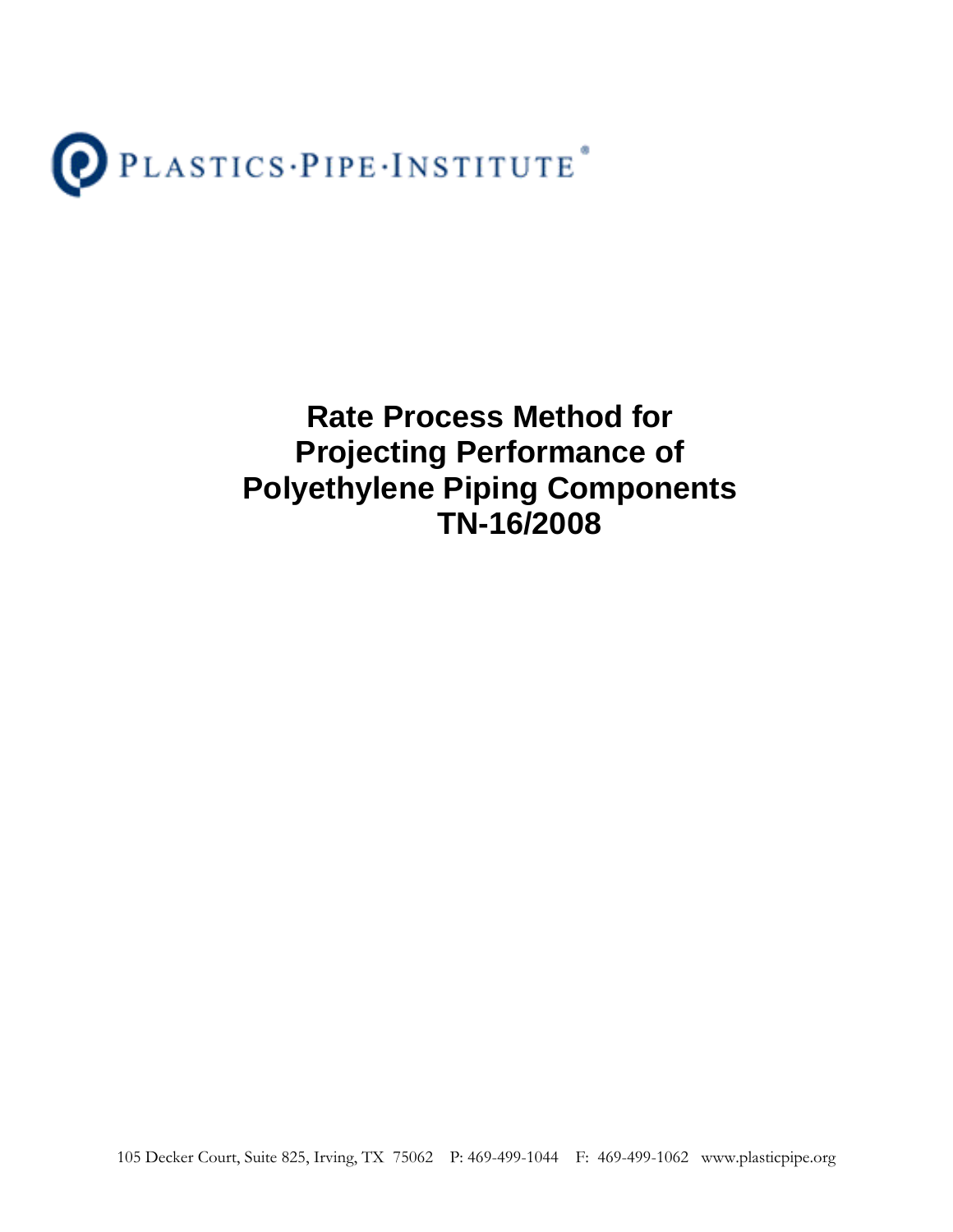# **Foreword**

This report was developed and published with the technical help and financial support of the members of the PPI (Plastics Pipe Institute, Inc). The members have shown their interest in quality products by assisting independent standards-making and user organizations in the development of standards, and also by developing reports on an industry-wide basis to help engineers, code officials, specifying groups, and users.

The purpose of this technical note is to provide general information on use of an industry-accepted method (Rate Process Method) to evaluate performance of polyethylene pipe and fittings.

This report has been prepared by PPI as a service of the industry. The information in this report is offered in good faith and believed to be accurate at the time of its preparation, but is offered without any warranty, expressed or implied, including WARRANTIES OF MERCHANTABILITY AND FITNESS FOR A PARTICULAR PURPOSE. Any reference to or testing of a particular proprietary product should not be construed as an endorsement by PPI, which does not endorse the proprietary products or processes of any manufacturer. The information in this report is offered for consideration by industry members in fulfilling their own compliance responsibilities. PPI assumes no responsibility for compliance with applicable laws and regulations.

PPI intends to revise this report from time to time, in response to comments and suggestions from users of the report. Please send suggestions of improvements to the address below. Information on other publications can be obtained by contacting PPI directly or visiting the web site.

> The Plastics Pipe Institute, Inc. http://www.plasticpipe.org

July 2008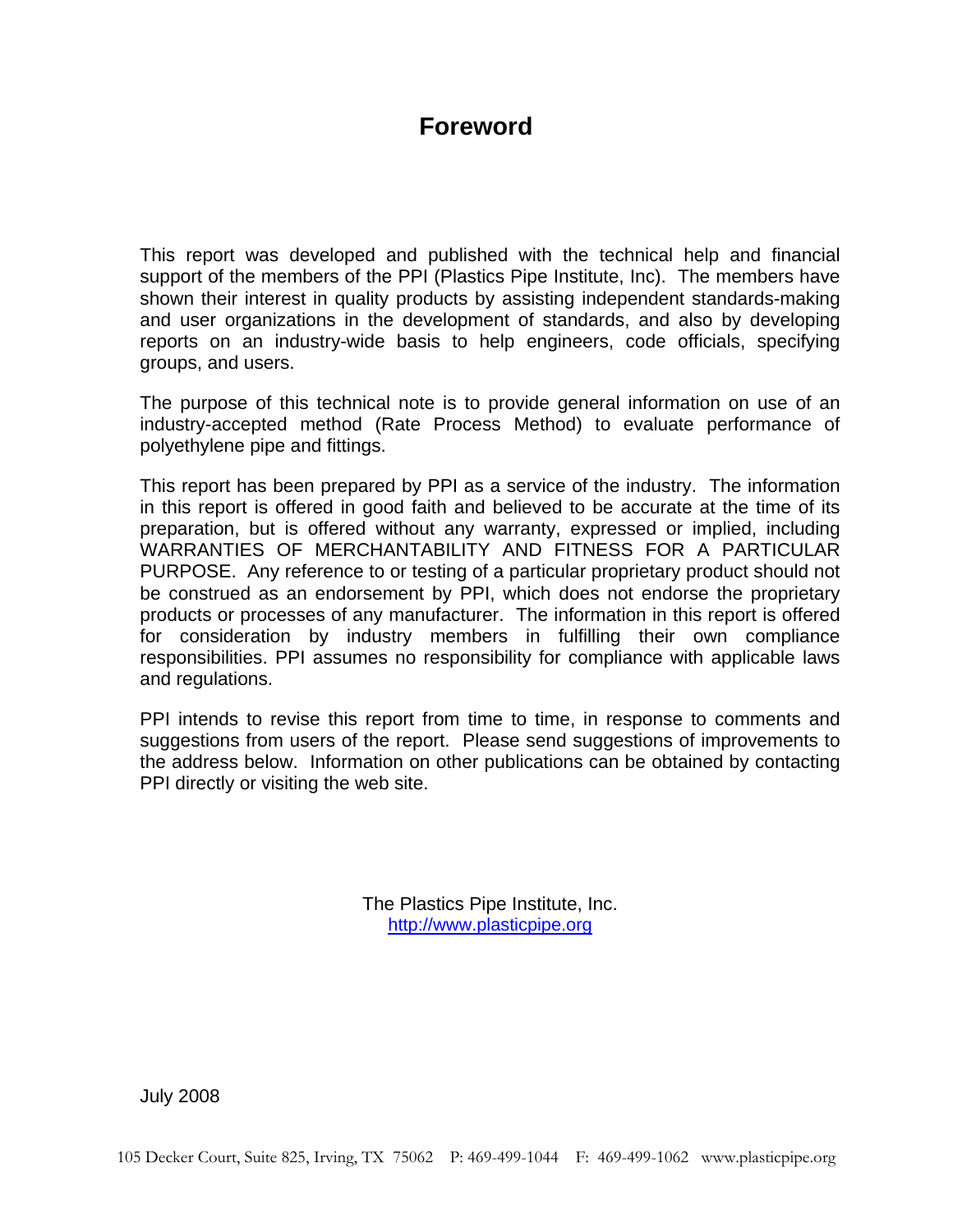# RATE PROCESS METHOD FOR PROJECTING PERFORMANCE OF POLYETHYLENE PIPING COMPONENTS

#### 1.0 Introduction

The PPI Hydrostatic Stress Board (HSB) conducted an extensive evaluation of various methods for forecasting the effective long-term performance of polyethylene (PE) thermoplastic piping materials. Basically, these methods require elevated temperature sustained pressure testing of pipe where the type of failure is of the slit or brittle-like mode. Details of this evaluation and conclusions are contained in reference 1.

As a result of this study, HSB determined that the three-coefficient rate process method (RPM) equation provided the best correlation between calculated long-term performance projections and known field performance of several PE piping materials. It also had the best probability for extrapolation of data based on the statistical "lack of fit" test.

The Rate Process Method (RPM), which was developed out of this study, was incorporated in two ASTM standards. ASTM D 2837 (2) added a "validation" requirement for PE piping materials, and ASTM D 2513 (3) added a validation requirement for the pipe producer. Since some high performance PE materials do not exhibit SCG (slit or brittle-like failure) under elevated temperature testing, the RPM method can not be applied to these materials for the established validation methods. The ASTM standard test method for determining chlorine resistance of PEX tubing, ASTM F 2023 (4), uses the Rate Process Method for its projected performance calculations.

Provided that the RPM method is applied to materials that demonstrate SCG (slit or brittle-like failure) resin and pipe producers, as well as end-users, may apply RPM calculations to make relative judgments on specific materials and/or piping products. One example has been to use the RPM to estimate projected life of SCG-susceptible PE pipe exhumed from buried service. Projections from the Rate Process Method for this exhumed PE gas pipe were shown to have very good correlation with actual field failures from three gas companies (5). These projections are based on the primary load, which is the internal pressure. RPM can also be used to determine the effects of secondary loads such as indentation (rock impingement), bending, deflection or squeeze-off.

Another example is projected performance of polyethylene fittings as discussed in references 6 and 7. Because fittings have different geometries, different failure modes may be observed at different test conditions. The three RPM coefficients from each fitting will be different; again, this is due to their different geometries.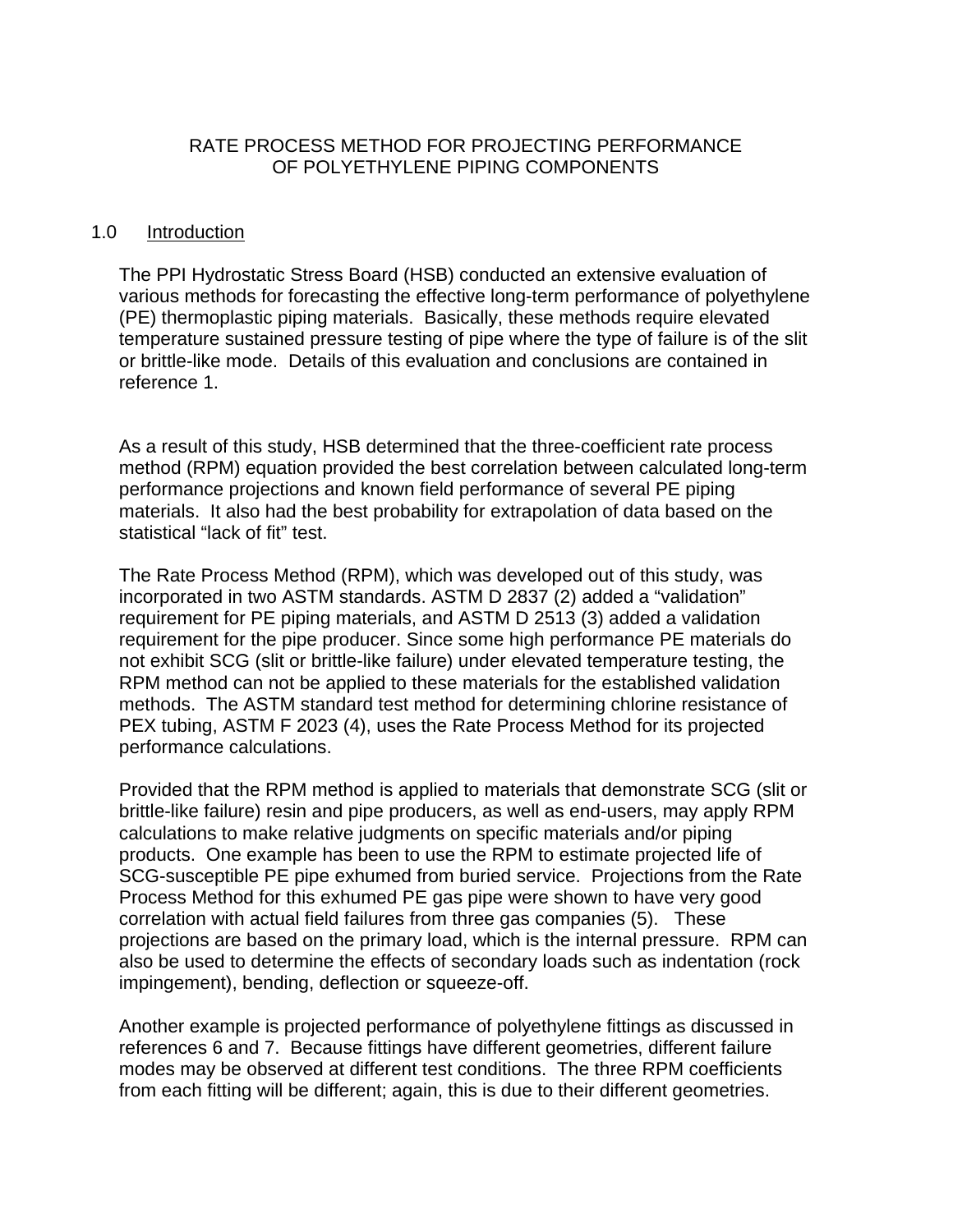The referenced paper by Bragaw (6) shows different Arrhenius plot slopes (log t vs. 1/T) for the different fittings tested, indicating different coefficients. This RPM test protocol is not intended for mechanical fittings.

Single-point elevated temperature stress rupture testing is used for quality control testing of PE piping products once RPM data are available, as discussed in reference 8.

More recently, the Rate Process Method has been used to determine long-term performance of corrugated PE pipe and the effect of recycled materials on longterm performance (9).

In addition, the RPM has been applied to a notched constant load specimen test to forecast the slow crack growth resistance of corrugated HDPE pipes (10).

PPI is publishing this Technical Note covering the recommended RPM procedure to offer guidance and a degree of standardization to the evaluation of PE piping components using elevated temperature sustained pressure testing.

A number of state-of-the-art PE resins, when properly extruded into pipe, will not exhibit slit mode failures in reasonable test times even when tested at the maximum temperature. Therefore, the RPM procedure is not applicable for these materials except as a qualifying procedure to ensure, in fact, slit mode failures do not occur.

# 2.0 Test Procedure

Testing of pipe assemblies shall be in accordance with ASTM D 1598 (11). Fittings are joined to pipe using standard heat fusion joining procedures, such as butt fusion, socket fusion, saddle fusion or electrofusion. This RPM test procedure is not intended for mechanical fittings. Other test configurations such as notched constant load specimens (NCLS) per ASTM F 2136 or PENT per ASTM F 1473 can be used as well.

# 3.0 Test Conditions

3.1 **Temperatures**. Select two or three elevated temperatures appropriate for the PE material  $(T_1, T_2, T_3)$ . The maximum temperature chosen should not be greater than 95°C. Typical temperatures selected for PE pipes are 80 and 60ºC when two temperatures are used, and 90, 80 and 70°C for three temperatures. The minimum temperature difference should be 10ºC for three temperatures, and 20ºC for two temperatures.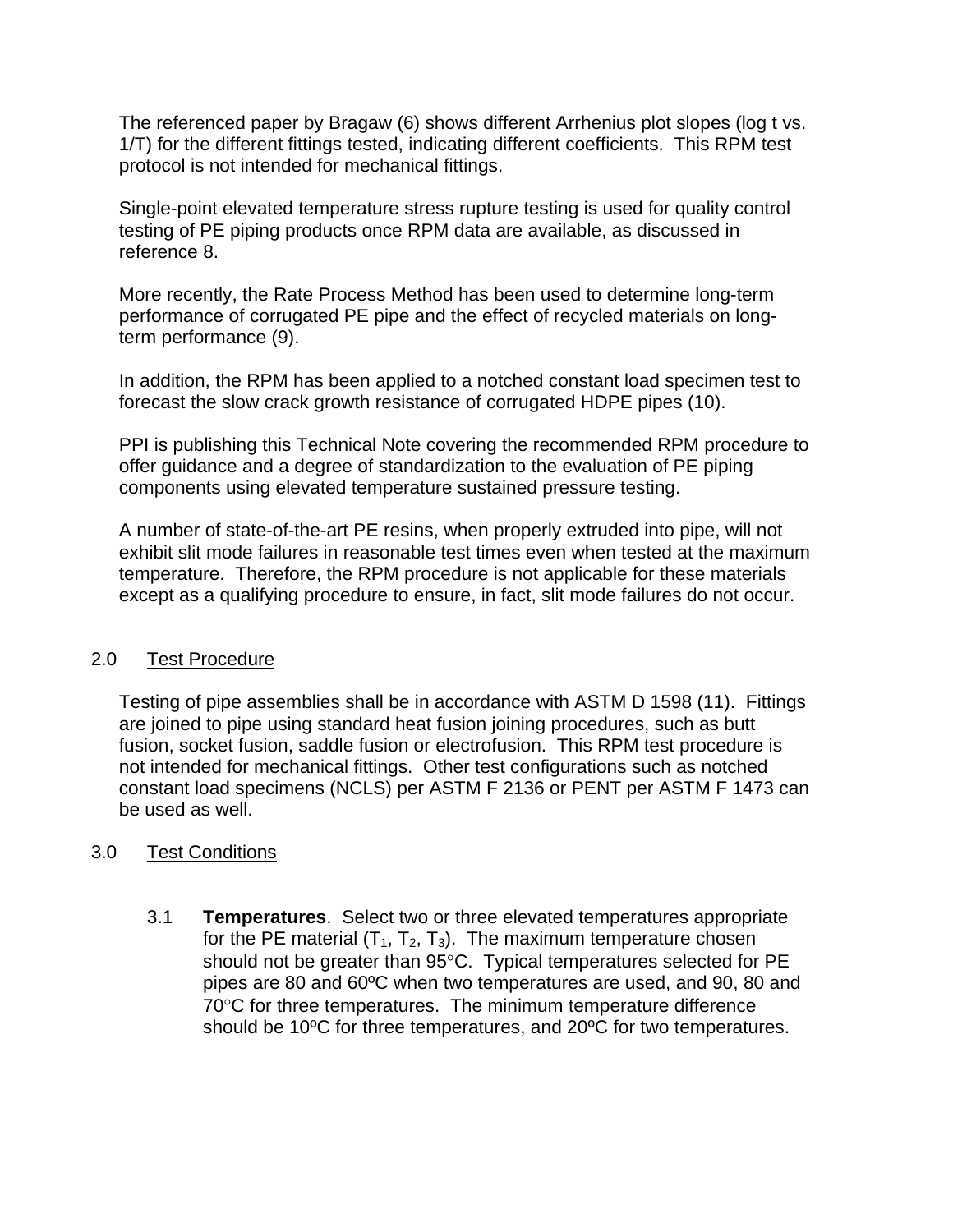3.2 **Stress.** If a selected hoop stress results in a ductile failure, the stress should be lowered.Stresses selected should be such as to produce only slit mode failures. There should be a 10 percent minimum difference between selected stresses. Also, there should be a minimum of three specimens at each selected stress if three temperatures are used as in Table I. If only two temperatures are used, the minimum specimens at each stress should be four as in Table II.

# **TABLE I (THREE TEMPERATURES)**

| Temperature             |  | $\mathsf{T}_3$ |
|-------------------------|--|----------------|
| Number of hoop stresses |  |                |
| Number of specimens     |  |                |

#### **TABLE II (TWO TEMPERATURES)**

| Temperature             |    | T <sub>2</sub> |
|-------------------------|----|----------------|
| Number of hoop stresses |    |                |
| Number of specimens     | 12 |                |

Therefore, to do a typical RPM experiment would require a minimum of 18 specimens for three temperatures, or a minimum of 20 specimens for two temperatures. An RPM calculation can be made with fewer specimens, but the confidence in the projection decreases as the number of specimens decreases. If one wants to test more specimens, we recommend testing more specimens at each hoop stress, followed by more hoop stresses at each temperature, and lastly, more temperatures.

#### 4.0 Calculations

Using all the slit failure mode data points, calculate the A, B and C coefficients for the following three-coefficient rate process method extrapolation equation:

$$
Log t = A + \frac{B}{T} + \frac{C Log S}{T}
$$

Where:

 $t =$  slit mode failure time, hours

 $T =$  absolute temperature, K

S = hoop stress, psi or pressure, psig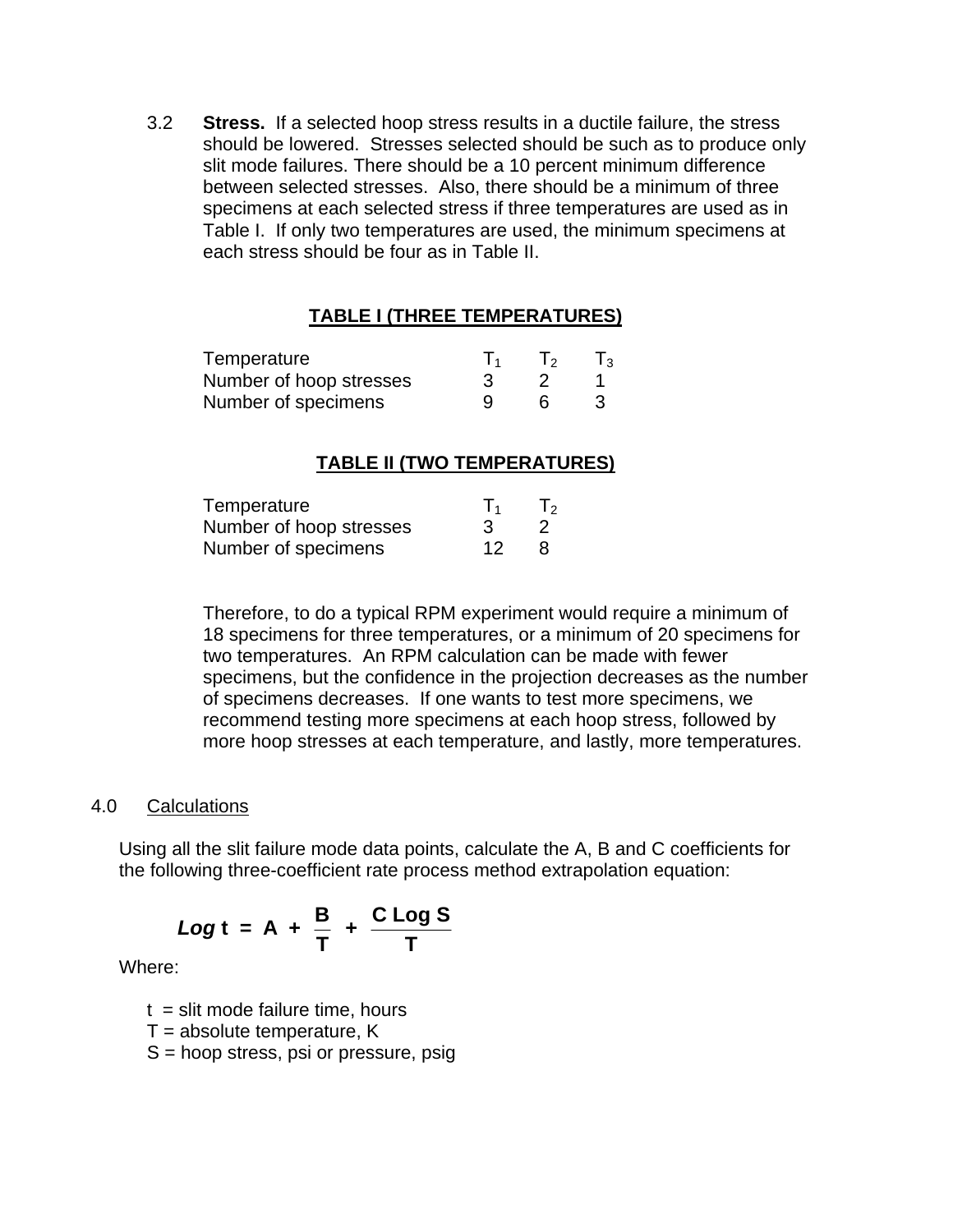When testing and evaluating pipe and fittings it is very important that all the failure modes be the same (i.e. either ductile or brittle). When applying the RPM calculation all failure modes must be the same.

# **Example**

Here are stress rupture data for a polyethylene pipe lot obtained at two temperatures. All these data have the slit failure mode:

| <u>Temp.</u> | <u>Stress</u> | <b>Failure time</b> |  |
|--------------|---------------|---------------------|--|
| (°C)         | (psi)         | (hours)             |  |
| 80.          | 600.          | 30.0                |  |
| 80.          | 600.          | 32.0                |  |
| 80.          | 600.          | 23.0                |  |
| 80.          | 600.          | 19.0                |  |
| 80.          | 600.          | 27.0                |  |
| 80.          | 600.          | 22.0                |  |
| 80.          | 300.          | 280.0               |  |
| 80.          | 300.          | 222.0               |  |
| 80.          | 300.          | 198.0               |  |
| 80.          | 300.          | 379.0               |  |
| 80.          | 300.          | 194.0               |  |
| 80.          | 300.          | 243.0               |  |
| 80.          | 175.          | 728.0               |  |
| 80.          | 175.          | 1413.0              |  |
| 80.          | 175.          | 1485.0              |  |
| 80.          | 175.          | 985.0               |  |
| 80.          | 175.          | 1548.0              |  |
| 80.          | 175.          | 996.0               |  |
| 60.          | 600.          | 207.0               |  |
| 60.          | 600.          | 163.0               |  |
| 60.          | 600.          | 390.0               |  |
| 60.          | 600.          | 547.0               |  |
| 60.          | 600.          | 416.0               |  |
| 60.          | 600.          | 130.0               |  |
| 60.          | 300.          | 3472.0              |  |
| 60.          | 300.          | 3198.0              |  |
| 60.          | 300.          | 2672.0              |  |
| 60.          | 300.          | 3936.0              |  |
| 60.          | 300.          | 2790.0              |  |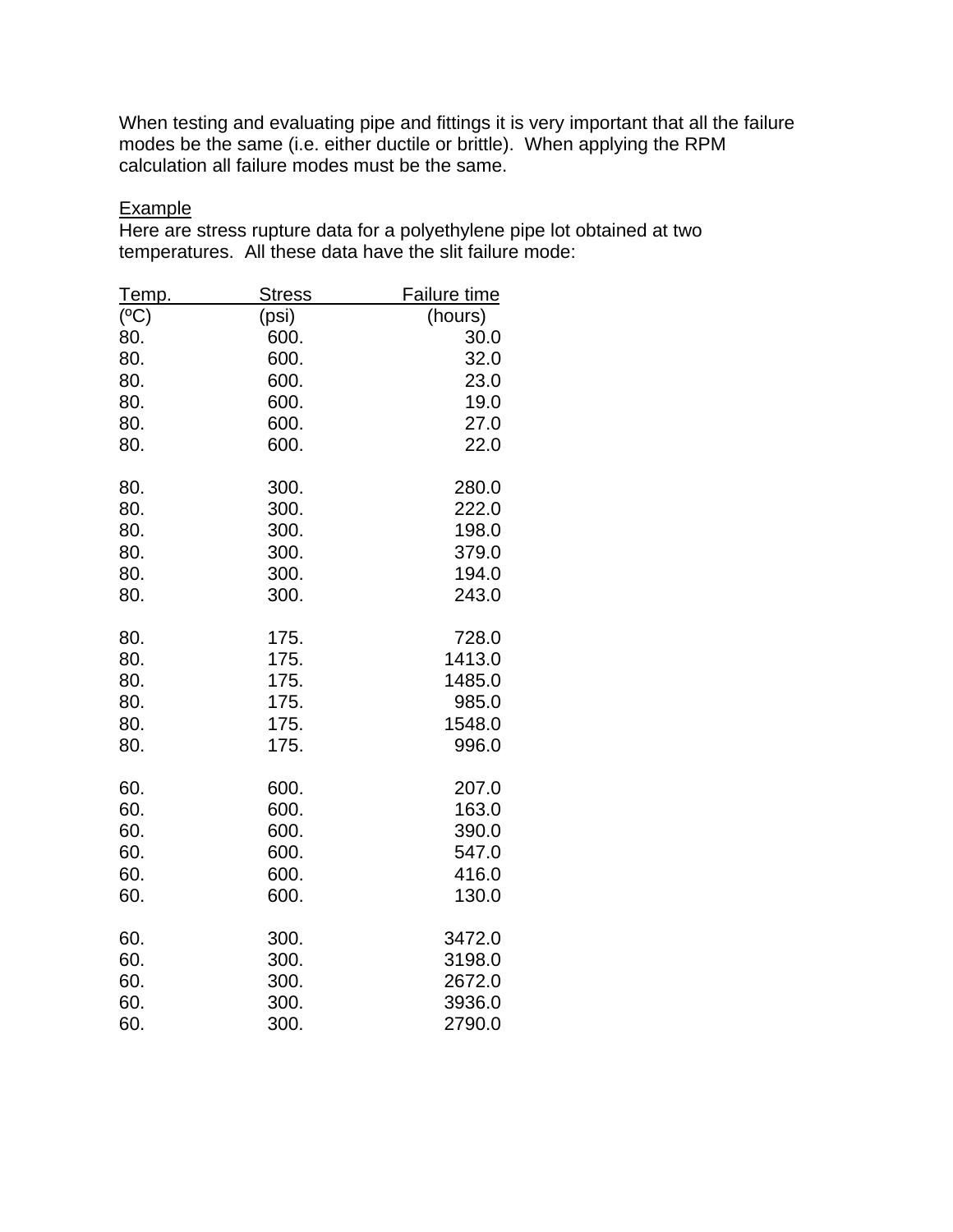The three coefficients for the RPM equation are:

 $A = -16.241$  $B = 9342.2$  $C = -1120.4$ 

# 5.0 Application

- 5.1 Once the A, B and C coefficients are calculated, the RPM equation can be used for various performance projections. For the above example, at an average ground temperature of 20ºC (68ºF) and an average hoop stress of 300 psi (60 psig for SDR 11 pipe), the mean projected failure time is 165 years. Some RPM calculations can also include a lower confidence limit (LCL) by using the distribution of the data points. In this case the 5% LCL is 65 years. This means there is 95% probability that the pipe failure time will be greater than 65 years.
- 5.2 Mathematically, these RPM projections are sound. However, they are not absolute and are subject to various experimental errors, unknown deviations and judgment factors.
- 5.3 Calculations from the RPM equation should be used in conjunction with all other mechanical, performance, and use factors in making judgments as to design, useful life or application suitability. When mixed ductile-SCG failures are observed or where SCG failures do not occur, RPM may not be used.

# 6.0 References

1. "Rate Process Concepts Applied to Hydrostatically Rating Polyethylene," by E. F. Palermo and I. K. DeBlieu, presented at the Ninth Plastic Fuel Gas Pipe Symposium, 1985, in New Orleans, Louisiana

2. ASTM D 2837, "Standard Test Method for Obtaining Hydrostatic Design Basis for Thermoplastic Pipe Materials"

3. ASTM D2513, "Standard Specification for Thermoplastic Gas Pressure Pipe, Tubing, and Fittings"

4. ASTM F2023, "Standard Test Method for Evaluating the Oxidative Resistance of Crosslinked Polyethylene (PEX) Tubing and Systems to Hot Chlorinated Water",

5. "Correlating Aldyl "A" and Century PE Pipe Rate Process Method Projections With